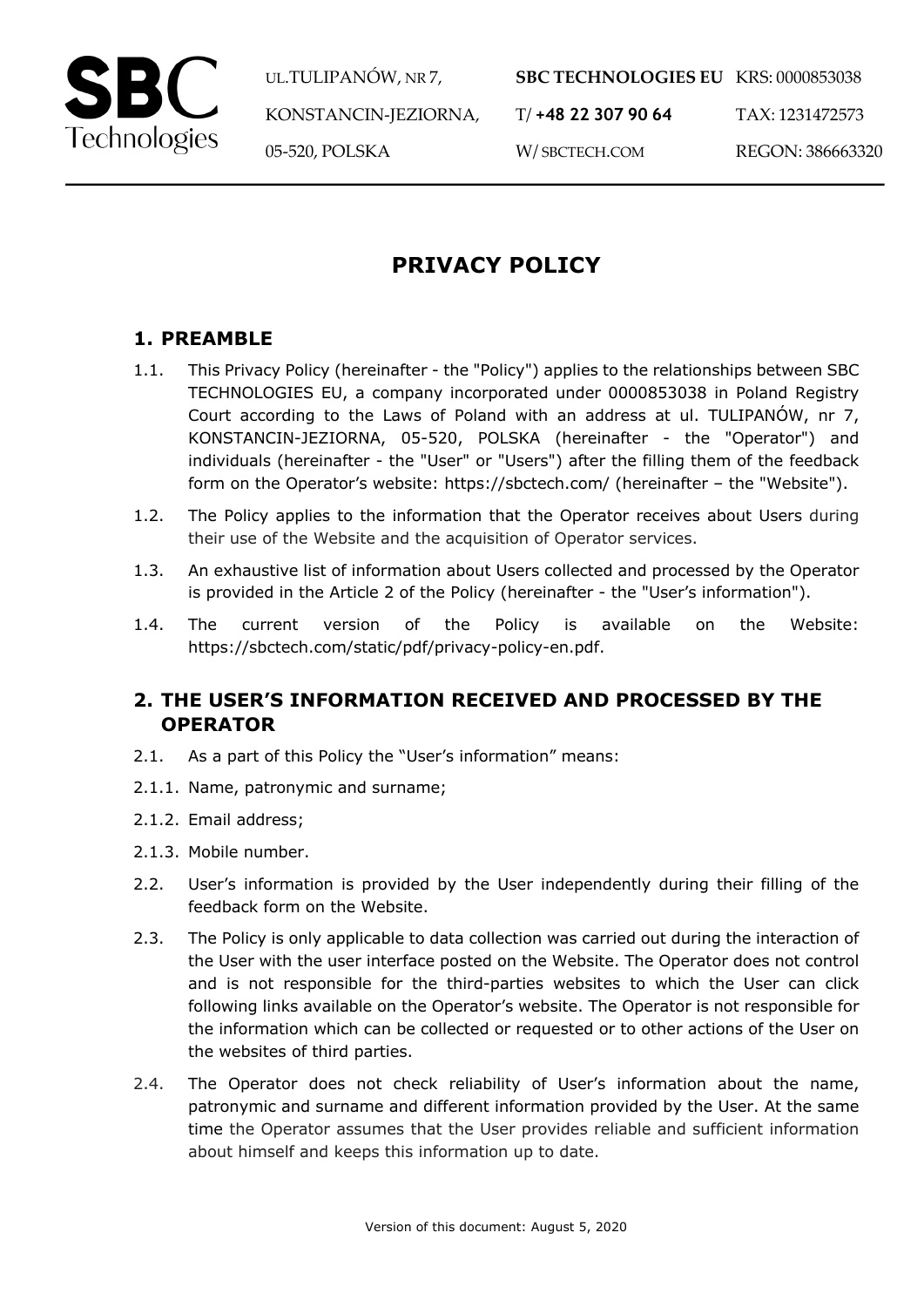

UL.TULIPANÓW, NR 7,<br>KONSTANCIN-JEZIORNA, 05-520, POLSKA

# **3. THE PURPOSE OF GATHERING AND PROCESSING THE USER'S INFORMATION**

- 3.1. The Operator collects and stores the User's information for the following purposes:
- 3.1.1. providing feedback to the User, including sending notifications, requests and information related to the Website, rendering services, informing about new offers, including via email, as well as request management from the User;
- 3.1.2. rendering services for the User;
- 3.1.3. improving the quality of services provided to the User, ease of use, carrying out statistical and other studies based on anonymous data.
- 3.2. In the processing of User's information, the Operator is guided by the laws of Poland. Processing of User's information is based on the following principles:
- 3.2.1. lawful purposes and methods of processing User's information and integrity of their use;
- 3.2.2. conformity of the scope and nature of processing User's information and methods of processing of User's information with aims stated in the Policy;
- 3.2.3. reliability of User's information, their adequacy for the purposes of processing, as well as inadmissibility of processing of User's information redundant in relation to the purposes stated in the Policy;
- 3.2.4. inadmissibility of combining databases and electronic documents containing User's information created for incompatible with each other purposes;
- 3.2.5. inadmissibility of processing of User's information which are redundant in relation to the purposes of processing specified in the Policy or incompatible with such purposes.

## **4. RIGHTS AND OBLIGATINS OF THE OPERATOR AT THE PROCESSING OF USER'S INFORMATION**

- 4.1. The Operator has the right:
- 4.1.1. provide User's information to the police or different public authorities based on requests in accordance with the law of Poland;
- 4.1.2. provide impersonal statistical data obtained as a result of the processing of User's information, to a third party for conducting research on behalf of the Operator.
- 4.2. The Operator has not the right:
- 4.2.1. use User's information for purposes not covered by the Policy;
- 4.2.2. disclose information containing User's information to a third party without the consent of the User, with the exception of cases stipulates by federal laws and clauses 4.1.1, 5.1 of the Policy.